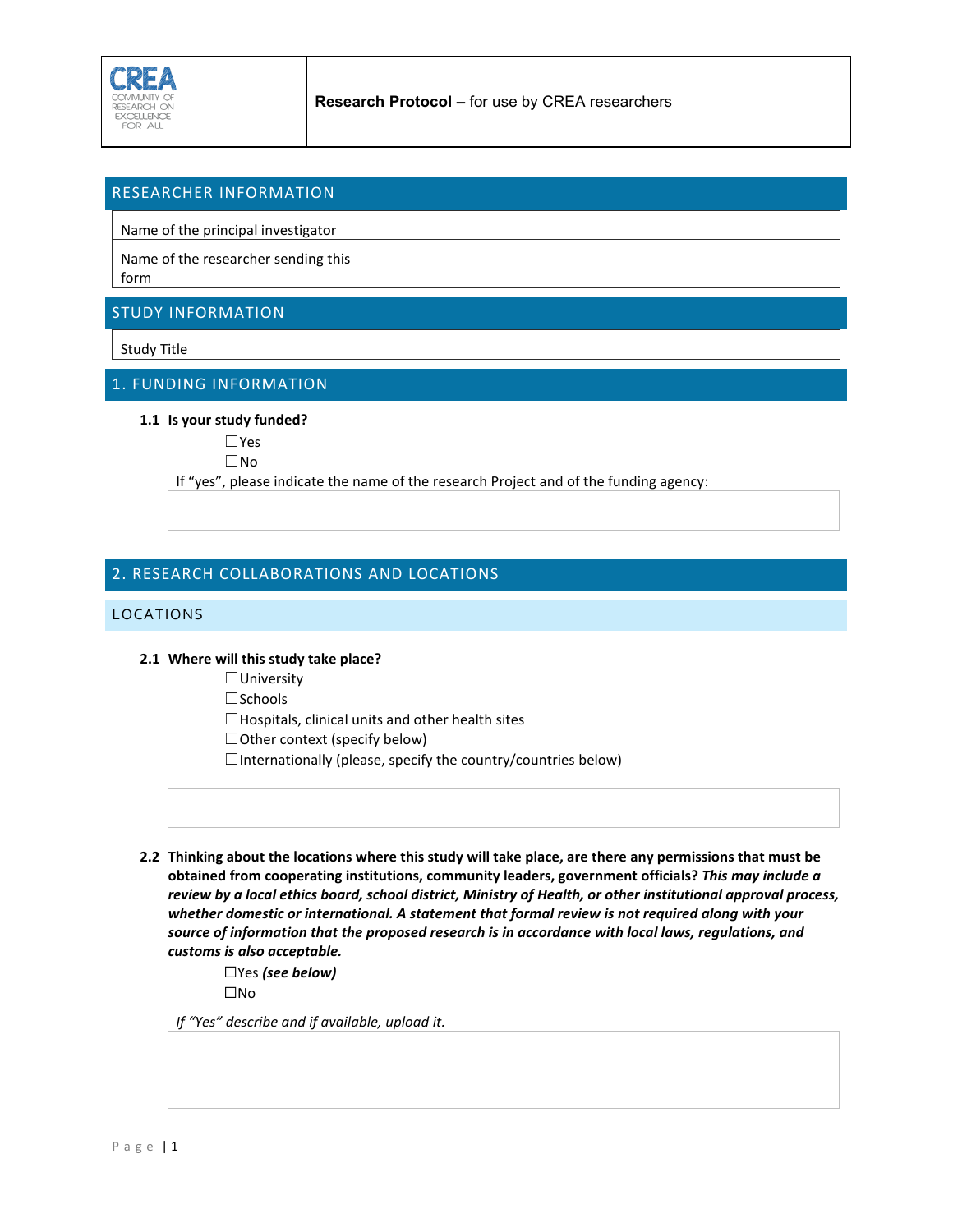

## COLLABORATIONS/SITES

**2.3 Will you be collaborating with any researchers not affiliated with CREA to carry out this study?** 

☐Yes

☐No *(skip to next section)*

**2.4 Will the actions of these collaborators include any of the following: Have contact with human subjects; Have access to data that is identifiable; OR Are responsible for the design, conduct, or reporting of the research?**

☐Yes

☐No *(skip to next section)*

**2.5 Will these collaborators receive their own ethics review?** 

 $\Box$ Yes, all will receive their own IRB review (skip to next section)

☐No, none will receive their own IRB review

 $\square$  Some will receive their own IRB review and some will not

## 3. RESEARCH PURPOSE

- **3.1 Provide the research questions that you hope to answer.**
- **3.2. Describe the importance of this research in adding to existing knowledge.**

# 4. STUDY PROCEDURES

**4.1. Provide a brief overview of the study:** 

- **Describe the procedures participants will be asked to complete or undergo.**
- **Include how long the procedures will take, and where.**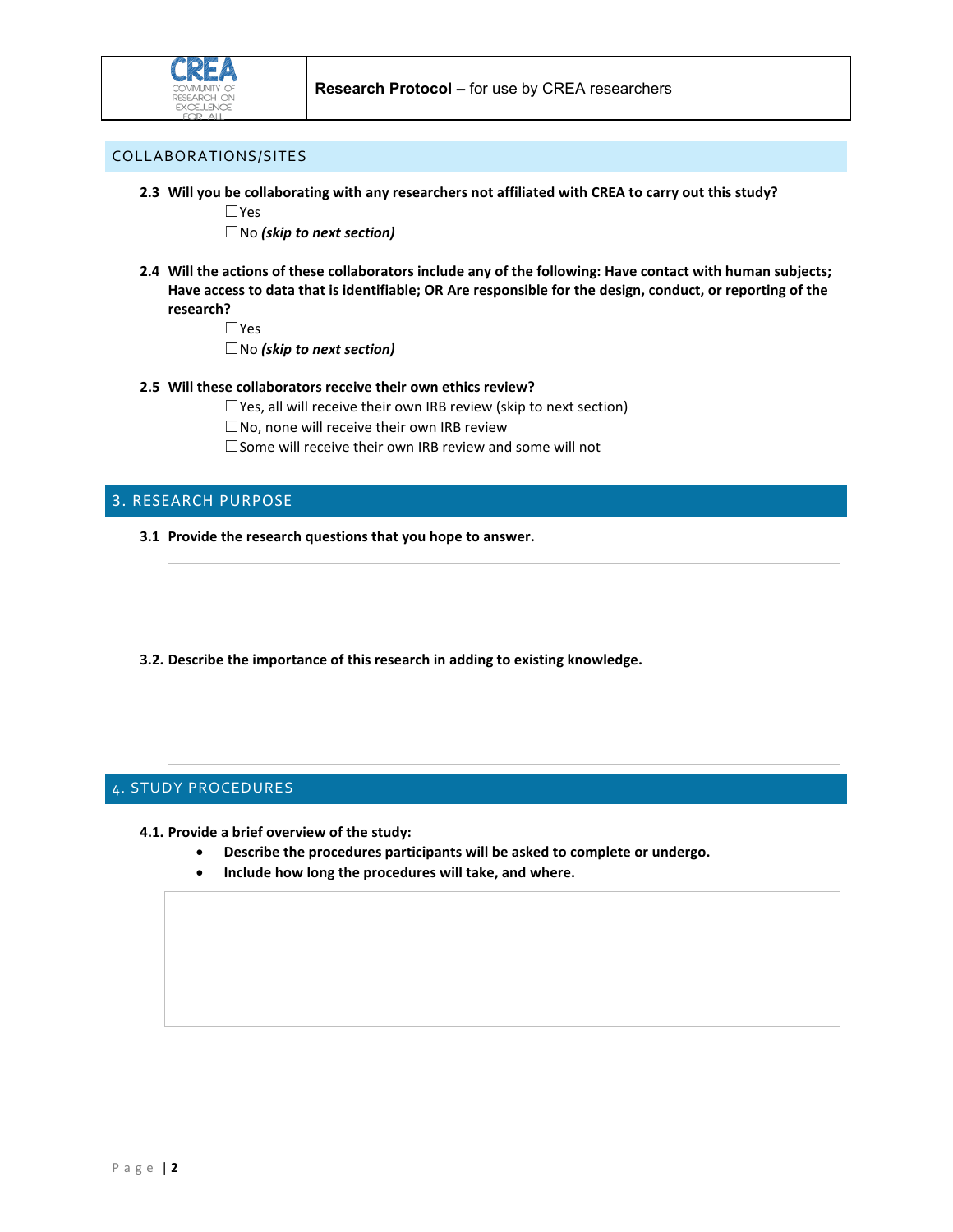

### 5. RISK AND BENEFIT ASSESSMENT

- **5.1. Describe the foreseeable risks associated with your study. Please include discussion of any physical risks and non-physical risks, such as economic, psychological, social, and legal harms.**
- **5.2. Describe the steps that you will take to minimize risks to your participants (for example, using pseudonyms or a coding system, etc.)**
- **5.3. If applicable, what steps will you take if a participant becomes distressed during your study?**
- **5.4. Describe any potential direct benefits to participants in the study and to society**

### 6. CHARACTERISTICS OF THE STUDY POPULATION

- **6.1. Indicate the estimated number of participants, by subgroup if applicable.**
- **6.2. Describe the criteria for enrollment –Please also describe any criteria that will exclude people from enrollment.**
- **6.3. Are there any potential vulnerable populations or individuals proposed for involvement in the research? (check all that apply)** 
	- ☐Children
	- ☐Prisoners/Detainees
	- ☐Adults not Competent to Consent
	- ☐Non-Spanish or none other regional language Speaking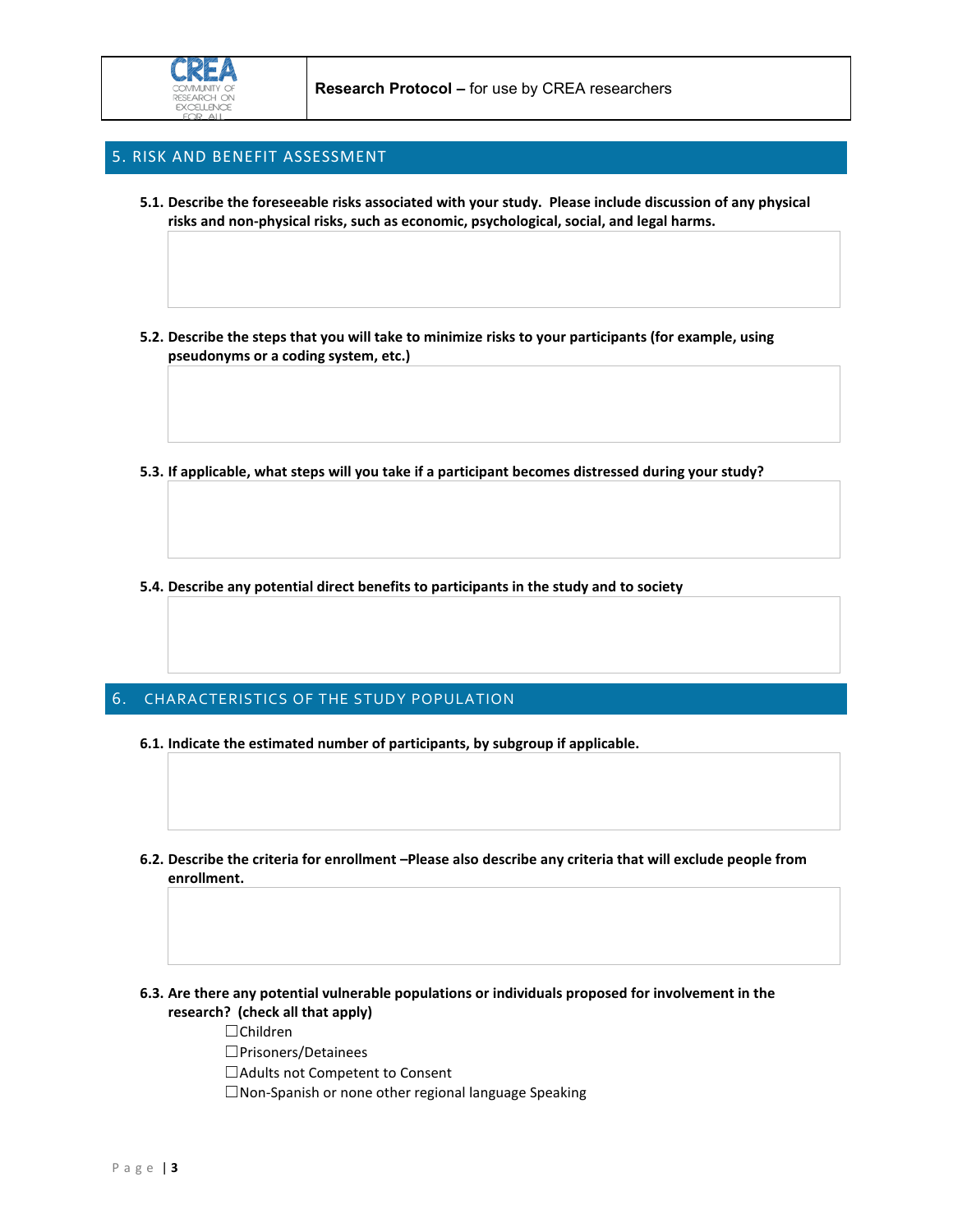

- ☐Undergraduate Students (as a focus of the study)
- ☐Disabled
- $\Box$  Cultural and ethnic minorities
- ☐ Other *(see below):*

*If "Other" please specify:* 

### *CHILDREN*

**6.4. What is the age range of children participating in your study?**

**6.5. Are there any special considerations that need to be taken into account? For example, do the children have a learning disability?**

## 7. INFORMED CONSENT PROCESS

ADULT PARTICIPANTS

- **7.1. Will you be obtaining informed consent or an agreement to participate (for Exempt studies) from participants that take part in your study?**
	- $\Box$  Yes, I will be obtaining informed consent or an agreement to participate.
	- □ No, I will not be obtaining consent or an agreement to participate (skip to next section after  **answering below)**
- **7.2. Where will the consent or an agreement to participate process take place?**
	- ☐In-person
	- ☐Online
	- ☐Over the telephone
	- ☐Other *(see below)*

#### *If other, please describe:*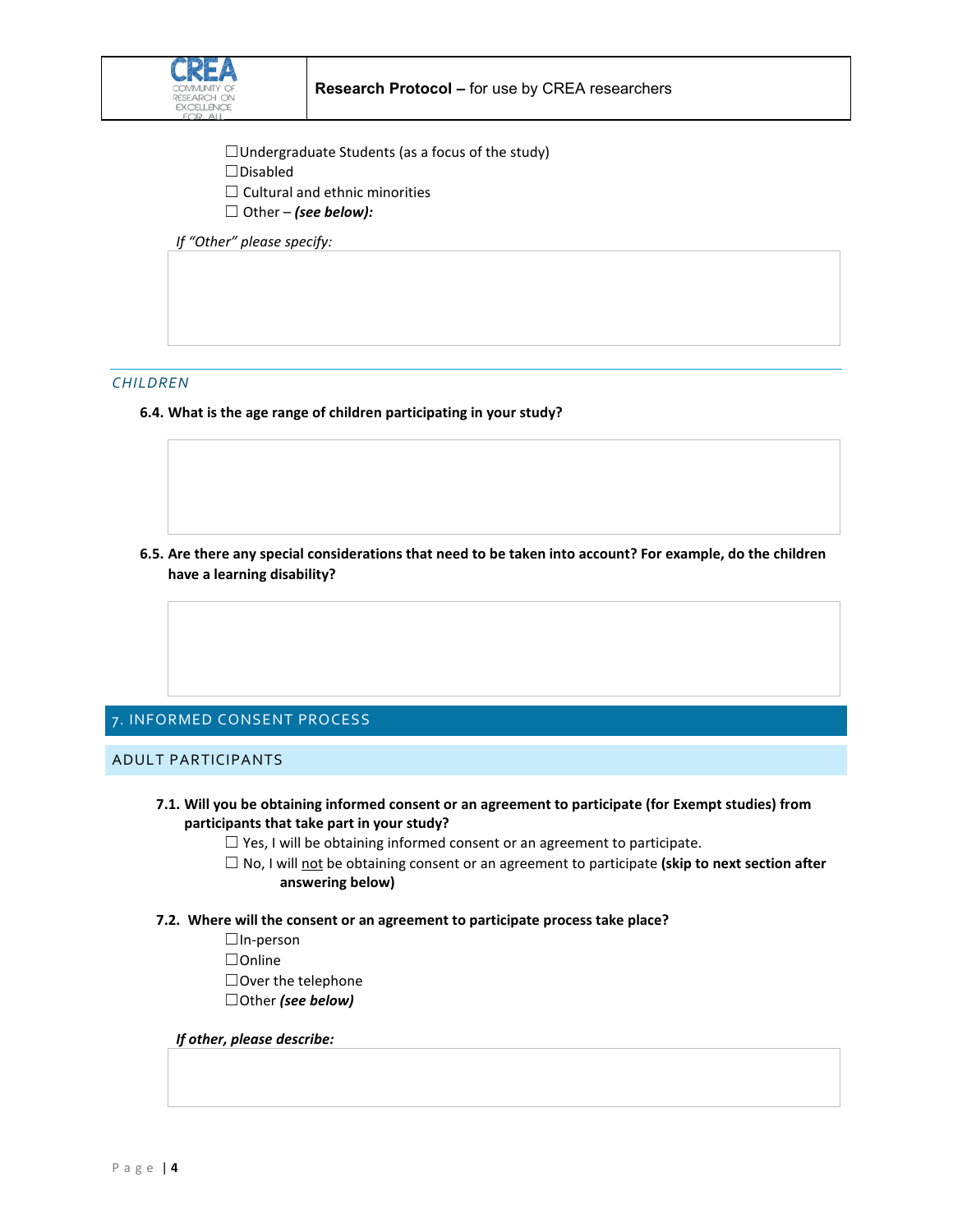- *7.3.* **Who will obtain consent or an agreement to participate from participants***?*
- **7.4. Describe how you will assess comprehension of the research and what it means to participate, including understanding of the voluntary nature of participating.**

\*Please attach the information sheet and the consent form to this protocol

## CHILDREN PARTICIPANTS

- **7.5. Will you be obtaining assent or an agreement to participate (for Exempt studies) from child participants that take part in your study?**
	- $\Box$  Yes, I will be obtaining assent or an agreement to participate.
	- ☐ No, I will not be obtaining assent or an agreement to participate *(skip to next section after answering below)*
- **7.6. Will the assenting or an agreement to participate process involve obtaining a signature?**
	- ☐ Yes
	- ☐ No *(see below)*
- **7.7. Where will the assent or an agreement to participate process take place?**
	- ☐In-person
	- ☐Online
	- ☐Over the telephone
	- ☐Other *(see below)*
	- *If other, please describe:*
- *7.8.* **Who will obtain assent or an agreement to participate from child participants?**
- **7.9. Describe the process that will be used to obtain assent or an agreement to participate from children.**
- **7.10. Describe how you will assess comprehension of the research and what it means to participate, including understanding of the voluntary nature of participating.**

\*Please attach the information sheet and the assent form to this protocol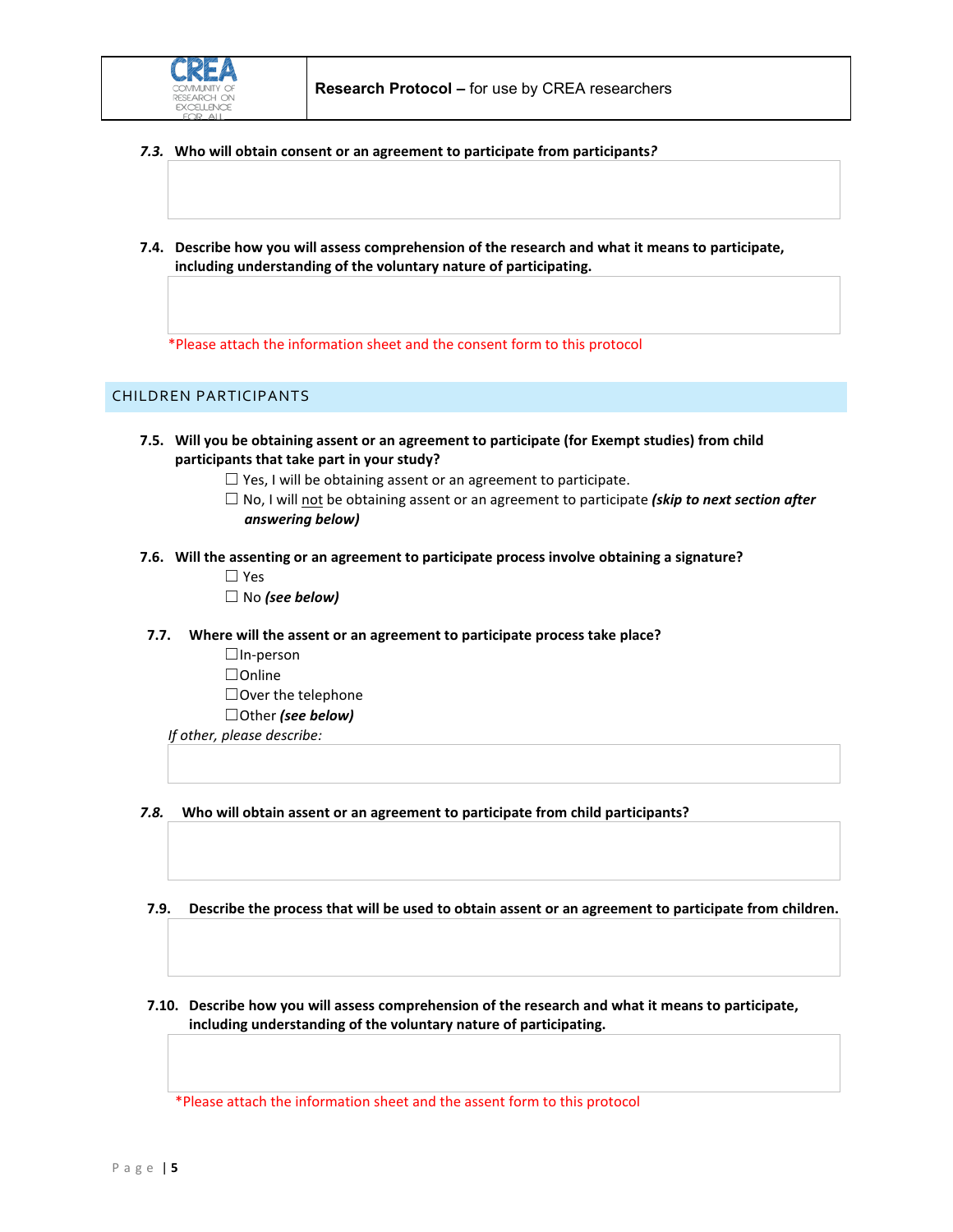

### PARENT PERMISSION

- **7.11. Will you be obtaining parent permission or an agreement to participate (for Exempt studies) from parents whose child takes part in your study?**
	- $\Box$  Yes, I will be obtaining parent permission or an agreement to participate.
	- $\Box$  No, I will not be obtaining parent permission or an agreement to participate
- **7.12. Will the parent permission or an agreement to participate process involve obtaining a signature?** ☐ Yes
	- $\Box$  No (see below)

*If a signature is not obtained, explain why:*

**7.13. Where will the parent permission or an agreement to participate process take place?**

☐In-person ☐Online ☐Over the telephone ☐Other *(see below)*

*If other, please describe:* 

*7.14.* **Who will obtain parent permission or an agreement to participate from the parents?** 

- **7.15. Describe the process that will be used to obtain parent permission or an agreement to participate from parents.**
- **7.16. Describe how you will assess comprehension of the research and what it means to participate, including understanding of the voluntary nature of participating.**

\*Please attach the information sheet and the consent form to this protocol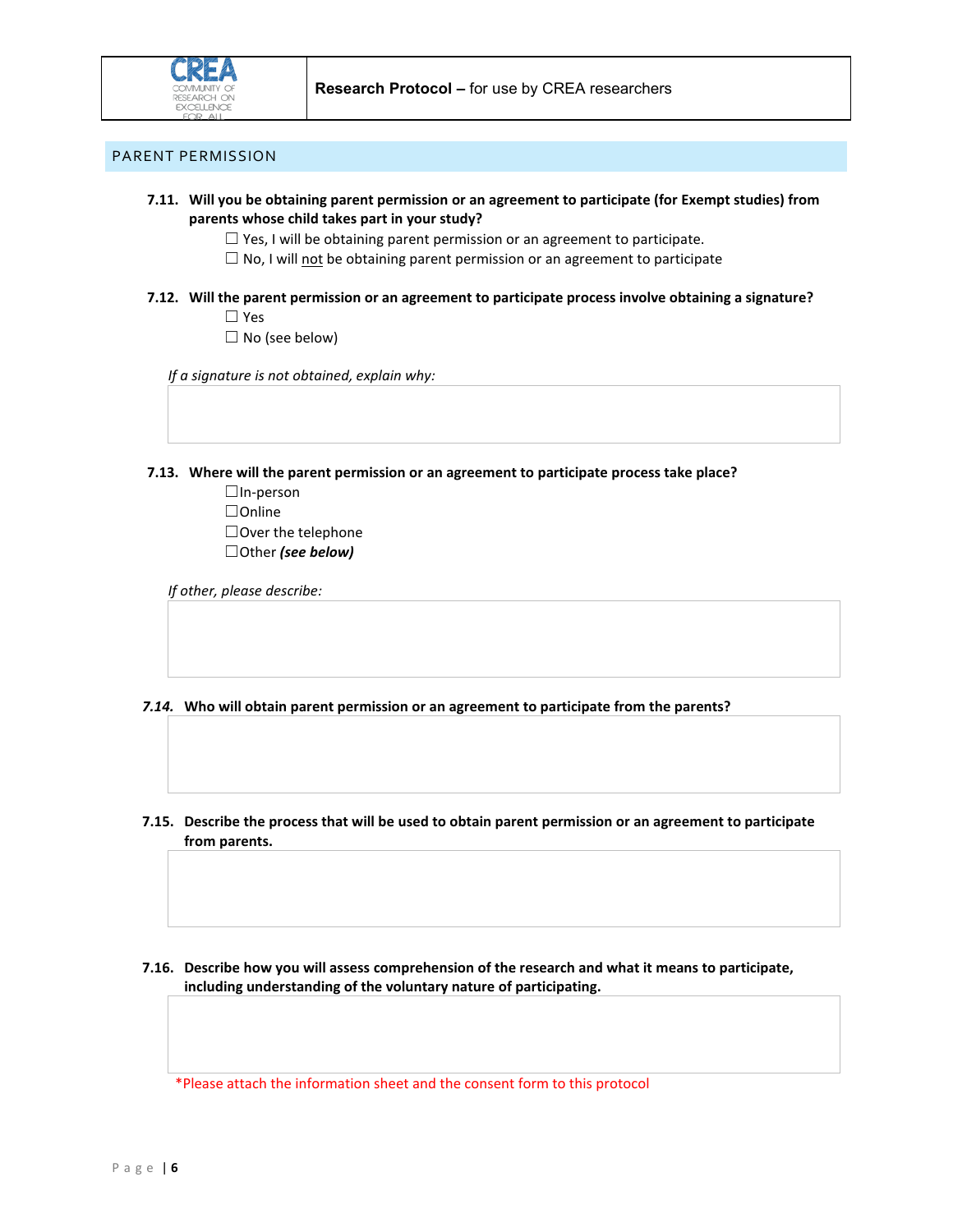

## OTHER TYPES OF PARTICIPANTS

**7.17. If you will be obtaining consent from other vulnerable populations, such as non-English speaking participants, illiterate participants, or adults not competent to consent, please explain how you will obtain consent from those individuals.**

**7.18. Describe how you will assess comprehension of the research and what it means to participate, including understanding of the voluntary nature of participating.**

# 8. DATA SECURITY AND MANAGEMENT

### INITIAL COLLECTION

**8.1. Describe the identifiability of the data when first obtained/collected:**

☐Will not contain any direct or indirect identifiers (Anonymous)

 $\Box$ Will not be directly identifiable but there will be a code held by the data source that links to the identities (Coded) – *i.e., if receiving data from another site* ☐Will contain direct identifiers (Identifiable)

**8.2. Will the study require the use of Mobile Apps?**

☐ Yes,

☐ No

**8.3. If you will be using a Mobile App, please list the names:**

### DATA MANAGEMENT / STORAGE

**8.4. In what format will the research data be stored?**

☐Paper

☐Electronic

☐Other – *(see below)*

*If "Other" please specify:.*